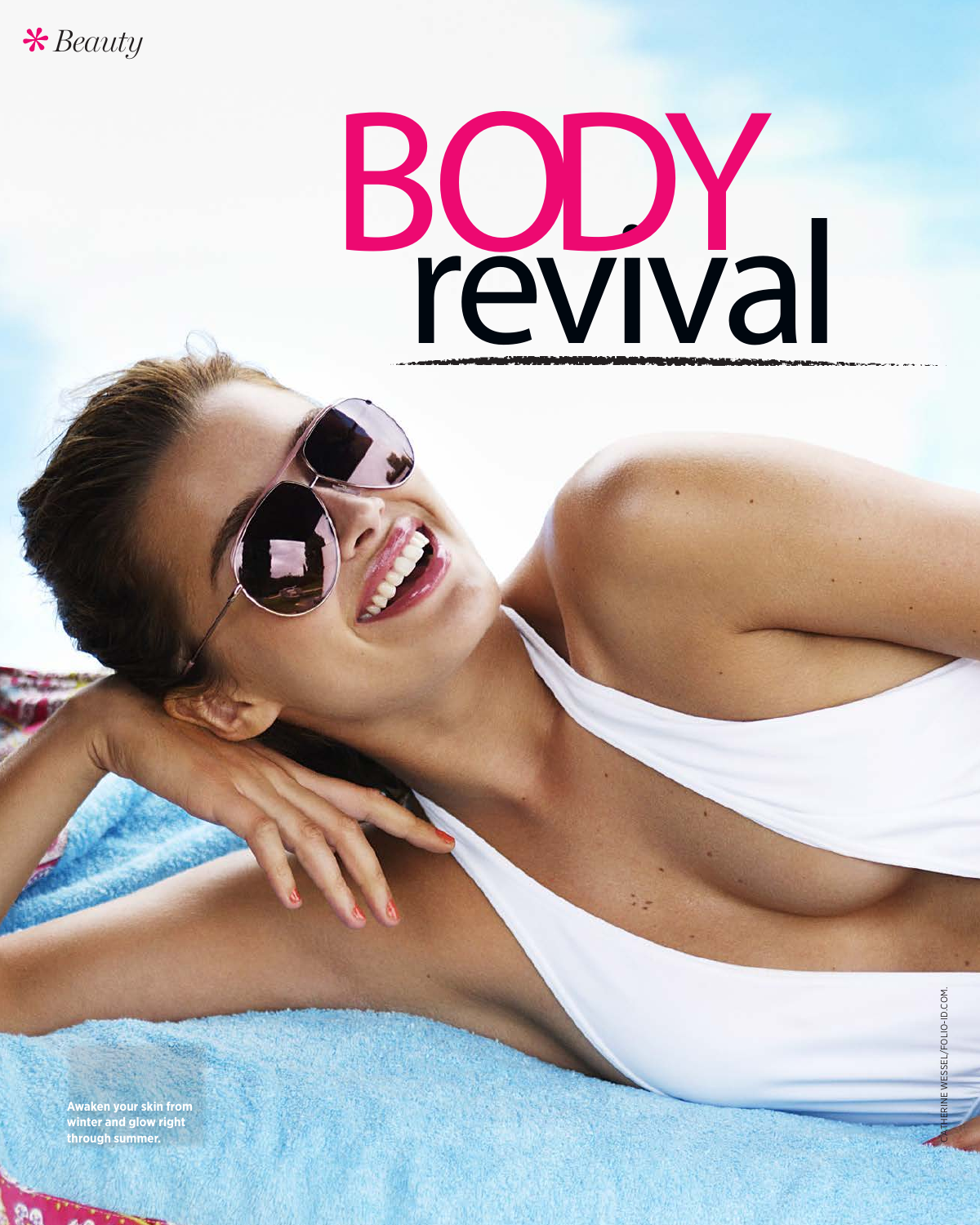The warmer months are almost<br>here, which means it's skin-baring<br>season. **Sheree Mutton** asks the<br>beauty experts for their skincare here, which means it's skin-baring season. Sheree Mutton asks the beauty experts for their skincare tips to help you get summer-ready. IKE MANY WOMEN, I too<br>become slightly anxious as the<br>warmer weather approaches.<br>Summer means it's beach time<br>and that can bring a certain<br>level of fear for those women<br>who aren't very comfortable in a swimsuit. become slightly anxious as the warmer weather approaches. Summer means it's beach time and that can bring a certain level of fear for those women who aren't very comfortable in a swimsuit. Too often, we slack off in winter when it comes to exercise and our skincare regimen. Fortunately, there is still time to get your best body ready for the beach season.

# *Get smooth skin*

According to Anna Field, of The Paddington Beauty Room, we are all guilty of not taking good care of our skin during winter. So how can we restore moisture? "I highly recommend using a richer body cream to transition from post-winter before the hotter weather, where a lighter texture is more pleasurable," she says. "It is also probably time to replace your body SPF if you have not used it since last summer, as SPF only has a 12-month usage once open."

Skincare expert Nichola Joss suggests prepping the skin by body brushing. "[It] will take off topical dry skin and build up circulation, getting the blood flowing and awakening the body as well as muscle tissue, so this is great-to do first thing. Then I suggest a sugar or salt-oil scrub to get to work deeper into the skin. Work this in before jumping into a shower or bath, then gently massage off residue with warm water," she says.

## *Improve cellulite*

It's estimated that only 10 per cent of women don't have cellulite. Sculpting creams and brushes are a great way to improve circulation and target fat cells. "Massaging your body daily and using a product designed for cellulite will definitely help," says Nichola. "I like to use a cellulite cream and vigorously. Massage this into problem areas and then massage in a rich body cream.

"In the evening, I recommend using a good body oil tonic or contour product and again spend time massaging into the skin. This improves not only tone and texture, but also muscle tone and vitality, and healthy muscle gives better contours."

Nichola also suggests reducing the amount of processed food that you eat. "Toxic residue builds up and enhances the appearance of cellulite, as does a lack of exercise and bad diet," she says. "Cut out sugars, sodium, carbohydrates and processed foods." >